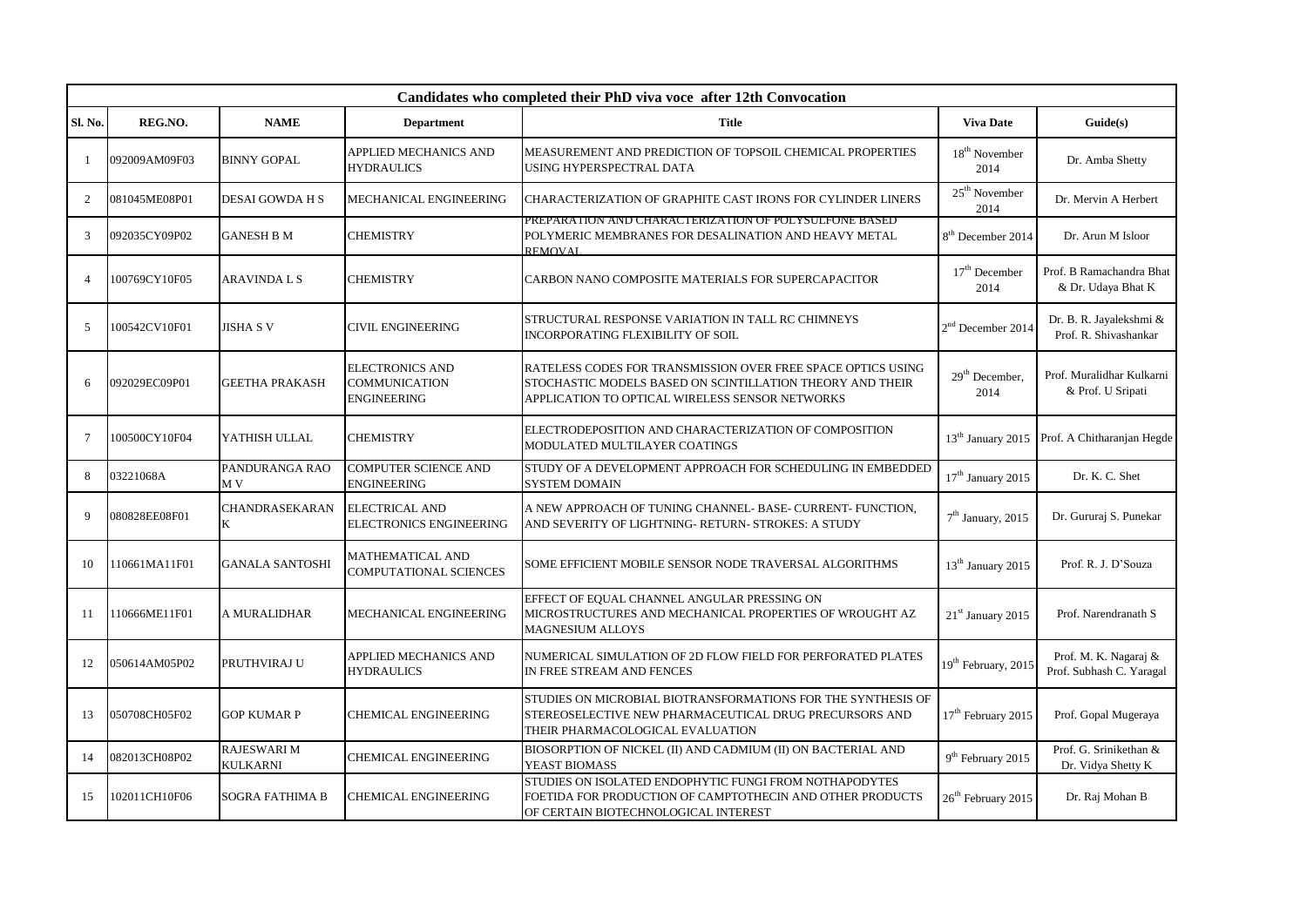| 16 | 110650CV11F05 | <b>MANJUNATHA L S</b>               | <b>CIVIL ENGINEERING</b>                                                     | USE OF STABILIZED IRON ORE TAILINGS FOR BULK FILL CONSTRUCTION<br>AND REPLACEMENT FOR FINE AGGREGATES IN CONCRETE                                                                               | 23 <sup>rd</sup> February, 2015 | Dr. B. M. Sunil                                                         |
|----|---------------|-------------------------------------|------------------------------------------------------------------------------|-------------------------------------------------------------------------------------------------------------------------------------------------------------------------------------------------|---------------------------------|-------------------------------------------------------------------------|
| 17 | 090714EC09F01 | <b>BINI A A</b>                     | ELECTRONICS AND<br><b>COMMUNICATION</b>                                      | IMAGE RESTORATION AND ENHANCEMENT USING PARTIAL<br>DIFFERENTIAL EQUATIONS                                                                                                                       | 24 <sup>th</sup> February, 2015 | Prof. M. S. Bhat                                                        |
| 18 | 092027EC09P02 | <b>K S SHIVA</b><br><b>PRAKASHA</b> | ENGINEERING<br>ELECTRONICS AND<br><b>COMMUNICATION</b><br><b>ENGINEERING</b> | ENERGY EFFICIENT DATA COMMUNICATION OVER RESOURCE<br>CONSTRAINED WIRELESS SENSOR NETWORKS                                                                                                       | 19 <sup>th</sup> February, 2015 | Prof. Muralidhar Kulkarni                                               |
| 19 | 092017HM09F02 | <b>RAJESHAM</b>                     | <b>SCHOOL OF MANAGEMENT</b>                                                  | AN ASSESSMENT OF FACTORS AFFECTING THE PERFORMANCE OF<br>MICROFINANCE INSTITUTIONS                                                                                                              | $2nd$ February 2015             | Prof. K. B. Kiran                                                       |
| 20 | 060423IT06P01 | <b>ALWYN ROSHAN</b><br><b>PAIS</b>  | <b>INFORMATION TECHNOLOGY</b>                                                | GENERATION OF SUPER-RESOLUTION VIDEO OBJECT PLANES                                                                                                                                              | 13 <sup>th</sup> February, 2015 | Prof. G. Ram Mohana<br>Reddy, Prof. John D'Souza<br>&<br>Prof. Subhasis |
| 21 | 090690IT09P01 | <b>BAYYAPU NEELIMA</b>              | <b>INFORMATION TECHNOLOGY</b>                                                | COMMUNICATION AND COMPUTATION OPTIMIZATION OF CONCURRENT<br>KERNELS AND SPARSE MATRIX VECTOR MULTIPLICATION ON GRAPHICS<br>PROCESSING UNIT                                                      | $12^{th}$ February, 2015        | Prof. G Ram Mohana Reddy<br>& Dr. Prakash S<br>Raghavendra              |
| 22 | 081036MA08P01 | <b>REKHA G PAI</b>                  | <b>MATHEMATICAL AND</b><br><b>COMPUTATIONAL SCIENCES</b>                     | ENTRANCE REGION FLOW OF TIME- INDEPENDENT NON-NEWTONIAN<br>FLUIDS IN VARIOUS CHANNELS                                                                                                           | 18 <sup>th</sup> February 2015  | Prof. A Kandasamy                                                       |
| 23 | 100499MA10F02 | PRAMEELA KOLAKE                     | <b>MATHEMATICAL AND</b><br><b>COMPUTATIONAL SCIENCES</b>                     | NEW ASPECTS OF DOMINATION AND COMPLEMENTATION IN GRAPHS                                                                                                                                         | 3 <sup>rd</sup> February 2015   | Dr. Shyam S. Kamath                                                     |
| 24 | 112033ME11F07 | <b>MANJAIAH M</b>                   | MECHANICAL ENGINEERING                                                       | ANALYSIS AND OPTIMIZATION OF WIRE ELECTRO DISCHARGE<br>MACHINING OF Ti <sub>50</sub> Ni <sub>50-X</sub> Cu <sub>X</sub> SHAPE MEMORY ALLOYS                                                     | 13 <sup>th</sup> February, 2015 | Prof. Narendranath S                                                    |
| 25 | 081028MT08P02 | <b>RAJEEV P</b>                     | <b>METALLURGICAL AND</b><br><b>MATERIALS ENGINEERING</b>                     | EXPERIMENTAL INVESTIGATION ON THE CORROSION MITIGATION OF OIL<br>WELL STEEL USING ORGANIC INHIBITORS                                                                                            | 14 <sup>th</sup> February 2015  | Prof. A. O. Surendranathan<br>& Prof. Ch. S. N. Murthy                  |
| 26 | 092019MT09F04 | <b>RAMESH G</b>                     | METALLURGICAL AND<br><b>MATERIALS ENGINEERING</b>                            | WETTING KINETICS, KINEMATICS AND HEAT TRANSFER<br>CHARACTERISTICS OF LIQUID QUENCHANTS FOR HEAT TREATMENT-A<br><b>STUDY</b>                                                                     | 6 <sup>th</sup> February 2015   | Prof. K. Narayan Prabhu                                                 |
| 27 | 092030MT09P03 | <b>B SHIVAMURTHY</b>                | METALLURGICAL AND<br><b>MATERIALS ENGINEERING</b>                            | STRUCTURE-PROPERTY RELATIONSHIP OF GLASS FABRIC/ EPOXY<br>COMPOSITES CONTAINING SOME MICRO AND NANO FILLERS                                                                                     | 18 <sup>th</sup> February 2015  | Dr. Udaya Bhat K &<br>Dr. Anandhan Srinivasan                           |
| 28 | 092043MT09F05 | <b>SENTHIL T</b>                    | METALLURGICAL AND<br>MATERIALS ENGINEERING                                   | STUDIES ON ELECTROSPINNING OF POLY (STYRENE-CO-ACRYLONITRILE)                                                                                                                                   | 9 <sup>th</sup> February 2015   | Dr. Anandhan Srinivasan                                                 |
| 29 | 092037AM09F04 | KEERTHI LAXMI<br><b>NAVIN</b>       | APPLIED MECHANICS AND<br><b>HYDRAULICS</b>                                   | EVALUATION OF A SATELLITE-BASED EVAPOTRANSPIRATION MODEL IN<br>A HUMID TROPICAL REGION                                                                                                          | $26th$ March, 2015              | Prof. Lakshman Nandagiri                                                |
| 30 | 102015CV10F03 | <b>NAVEEN KUMAR D T</b>             | <b>CIVIL ENGINEERING</b>                                                     | STRESS, FREE VIBRATION AND BUCKLING ANALYSES OF FGM PLATES-<br>ANALYTICAL SOLUTIONS USING HIGHER ORDER REFINED THEORIES                                                                         | $16th$ March, 2015              | Prof. K. Swaminathan                                                    |
| 31 | 100530EE10F04 | <b>SHASHIDHARA</b><br>MECHA KOTIAN  | <b>ELECTRICAL AND</b><br>ELECTRONICS ENGINEERING                             | PERFORMANCE OF SYNCHRONOUS MACHINE MODELS IN SERIES-<br>COMPENSATED POWER SYSTEMS, AND DESIGN OF SUBSYNCHRONOUS<br>DAMPING CONTROLLERS EMPLOYING DYNAMIC PHASOR-BASED MODELS<br>OF SVC AND TCSC | 2 <sup>nd</sup> March, 2015     | Dr. Shubhanga K N                                                       |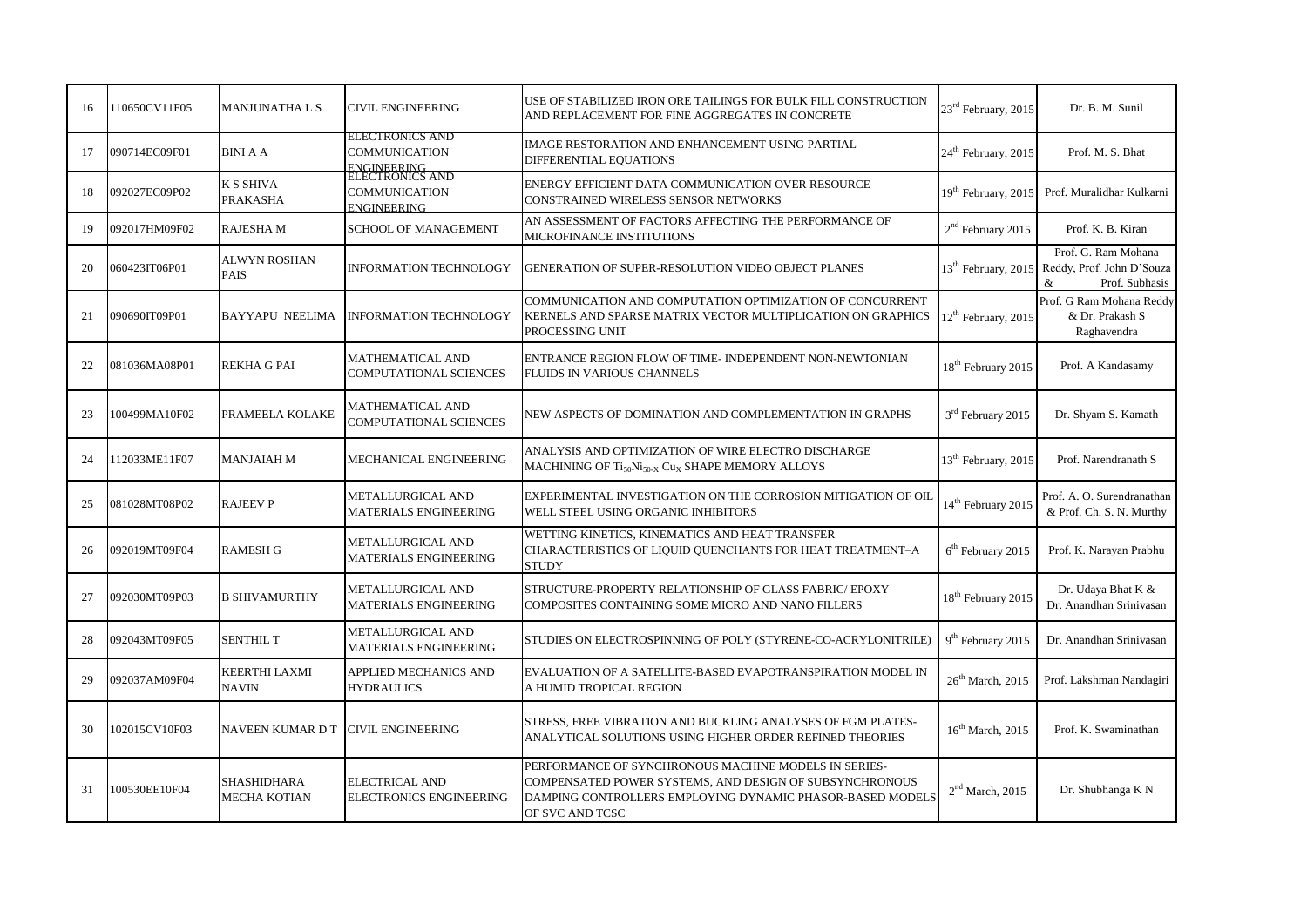| 32 | 092011ME09P12 | <b>SONAGE BASGONDA</b><br><b>KALLAPPA</b>          | MECHANICAL ENGINEERING                                  | AUGMENTATION OF FORCED CONVECTIVE HEAT TRANSFER THROUGH<br>TUBE BY USING NANOFLUID                                                                                                 | 13 <sup>th</sup> March, 2015 | Prof. P. Mohanan                                        |
|----|---------------|----------------------------------------------------|---------------------------------------------------------|------------------------------------------------------------------------------------------------------------------------------------------------------------------------------------|------------------------------|---------------------------------------------------------|
| 33 | 102021ME10F11 | <b>MANOJ KUMAR A P</b>                             | MECHANICAL ENGINEERING                                  | EFFECT OF BIODIESEL BLENDS ON SELECTIVE CATALYTIC REDUCTION<br>SYSTEM TO REDUCE NO <sub>X</sub> EMISSIONS IN DIESEL VEHICLES                                                       | $12^{th}$ March, 2015        | Prof. P. Mohanan                                        |
| 34 | 090711PH09F02 | <b>VENKATESWARA</b><br><b>RAO GADUPUDI</b>         | <b>PHYSICS</b>                                          | SYNTHESIS, CHARACTERIZATION AND VARIOUS PROPERTIES OF CaO-P <sub>2</sub> O <sub>5</sub> .<br>CaO-CaF <sub>2</sub> -P <sub>2</sub> O <sub>5</sub> GLASSES WITH SILVER NANOPARTICLES | 9 <sup>th</sup> March, 2015  | Prof. H. D. Shashikala                                  |
| 35 | 090712PH09F01 | <b>SANTHOSH KUMAR A PHYSICS</b>                    |                                                         | PREPARATION, CHARACTERIZATION AND APPLICATION OF ZnO AND TiO2<br><b>BASED NANOSTRUCTURES</b>                                                                                       | $19th$ March, 2015           | Dr. H. S. Nagaraja                                      |
| 36 | 100628CH10F02 | <b>KESHAVA JOSHI</b>                               | CHEMICAL ENGINEERING                                    | STUDIES ON DENITRIFICATION USING DRAFT TUBE SPOUTED BED<br><b>REACTOR</b>                                                                                                          | 24 <sup>th</sup> April, 2015 | Prof. G Srinikethan &<br>Prof. M B Saidutta             |
| 37 | 112017CY11F06 | VAISHAKA R RAO                                     | <b>CHEMISTRY</b>                                        | ELECTROFABRICATION OF SOME BINARY AND TERNARY ALLOYS AND<br>THEIR CHARACTERIZATION                                                                                                 | $10^{th}$ April, 2015        | Prof. A Chitharanjan Hegde                              |
| 38 | 110692CV11F07 | HONNANAGOUDA<br>SOMANAGOUDA<br><b>SHIVANAGOUDA</b> | <b>CIVIL ENGINEERING</b>                                | STUDIES ON AQUIFER CHARACTERIZATION AND SEAWATER INTRUSION<br>VULNERABILITY ASSESSMENT OF COASTAL DAKSHINA KANNADA<br>DISTRICT, KARNATAKA                                          | $17^{\rm th}$ April, 2015    | Prof. D. Venkat Reddy &<br>Prof. Mahesha A              |
| 39 | 090721MA09F01 | <b>SRINIVASA MURTHY</b>                            | <b>MATHEMATICAL AND</b><br>COMPUTATIONAL SCIENCES       | A STUDY OF MAGIC LABELINGS OF GRAPHS                                                                                                                                               | $10^{th}$ April, 2015        | Prof. S M Hegde                                         |
| 40 | 092020CY09F05 | <b>NAVEEN P</b>                                    | <b>CHEMISTRY</b>                                        | SYNTHESIS, CHARACTERIZATION AND STUDIES ON ANTICANCER<br>ACTIVITY OF SOME INDOLE DERIVATIVES                                                                                       | $21^{th}$ May, 2015          | Dr. Udaya Kumar D                                       |
| 41 | 090715IT09F02 | <b>MELWYN D SOUZA</b>                              | <b>INFORMATION TECHNOLOGY</b>                           | DECENTRALIZED REGISTRY BASED WEB SERVICES ARCHITECTURE FOR<br><b>LOCATION BASED SERVICES</b>                                                                                       | $7th$ May, 2015              | Prof. Ananthanarayana V S                               |
| 42 | 092023MT09F03 | <b>KRIPA M SUVARNA</b>                             | METALLURGICAL AND<br><b>MATERIALS ENGINEERING</b>       | A STUDY ON CORROSION BEHAVIOUR OF WELDED AND AGED AISI 316L<br>STAINLESS STEEL IN MARINE AND OTHER AQUEOUS MEDIA: THE ROLE OF<br><b>MICROBES</b>                                   | $25^{th}$ May, 2015          | Prof. K. Rajendra Udupa &<br>Prof. A. O. Surendranathan |
| 43 | 135072CH13P01 | LOKESHWARI<br><b>NAVALGUND</b>                     | <b>CHEMICAL ENGINEERING</b>                             | AIR QUALITY MODELING AND AIR QUALITY ATLAS USING REMOTE<br>SENSING AND GIS FOR HUBLI- DHARWAD REGION                                                                               | $23^{\text{rd}}$ June, 2015  | Prof. G Srinikethan &<br>Dr. V. S. Hegde                |
| 44 | 110646CV11F04 | <b>KARALE RAHUL</b><br><b>SUBHASH</b>              | <b>CIVIL ENGINEERING</b>                                | FENTON AND PHOTOFENTON OXIDATION OF SELECTED<br>PHARMACEUTICAL COMPOUNDS OF PYRIDINE DERIVATIVES IN WATER                                                                          | $29^{th}$ June, 2015         | Prof. S. Shrihari & Dr. B.<br>Manu                      |
| 45 | 070514EE07P01 | <b>RAJASHEKAR P</b><br><b>MANDI</b>                | <b>ELECTRICAL AND</b><br><b>ELECTRONICS ENGINEERING</b> | A COMPREHENSIVE ANALYSIS OF AUXILIARY POWER IN COAL-FIRED<br>POWER PLANTS IN INDIA                                                                                                 | $14^{th}$ June, 2015         | Prof. Udaykumar R Y                                     |
| 46 | 102020ME10F12 | <b>NAGARAJA</b>                                    | MECHANICAL ENGINEERING                                  | OPTIMIZATION OF PROCESS PARAMETERS IN DRILLING OF CARBON FIBER<br>REINFORCED POLYMER MATRIX COMPOSITES                                                                             | $2nd$ June, 2015             | Dr. Mervin A Herbert                                    |
| 47 | 110665ME11F03 | <b>MANJUNATH PATEL</b><br>G C                      | MECHANICAL ENGINEERING                                  | MODELLING AND MULTI- OBJECTIVE OPTIMIZATION OF SQUEEZE<br>CASTING PROCESS USING STATISTICAL AND SOFT COMPUTING TOOLS                                                               | $29^{th}$ June, 2015         | Prof. Prasad Krishna                                    |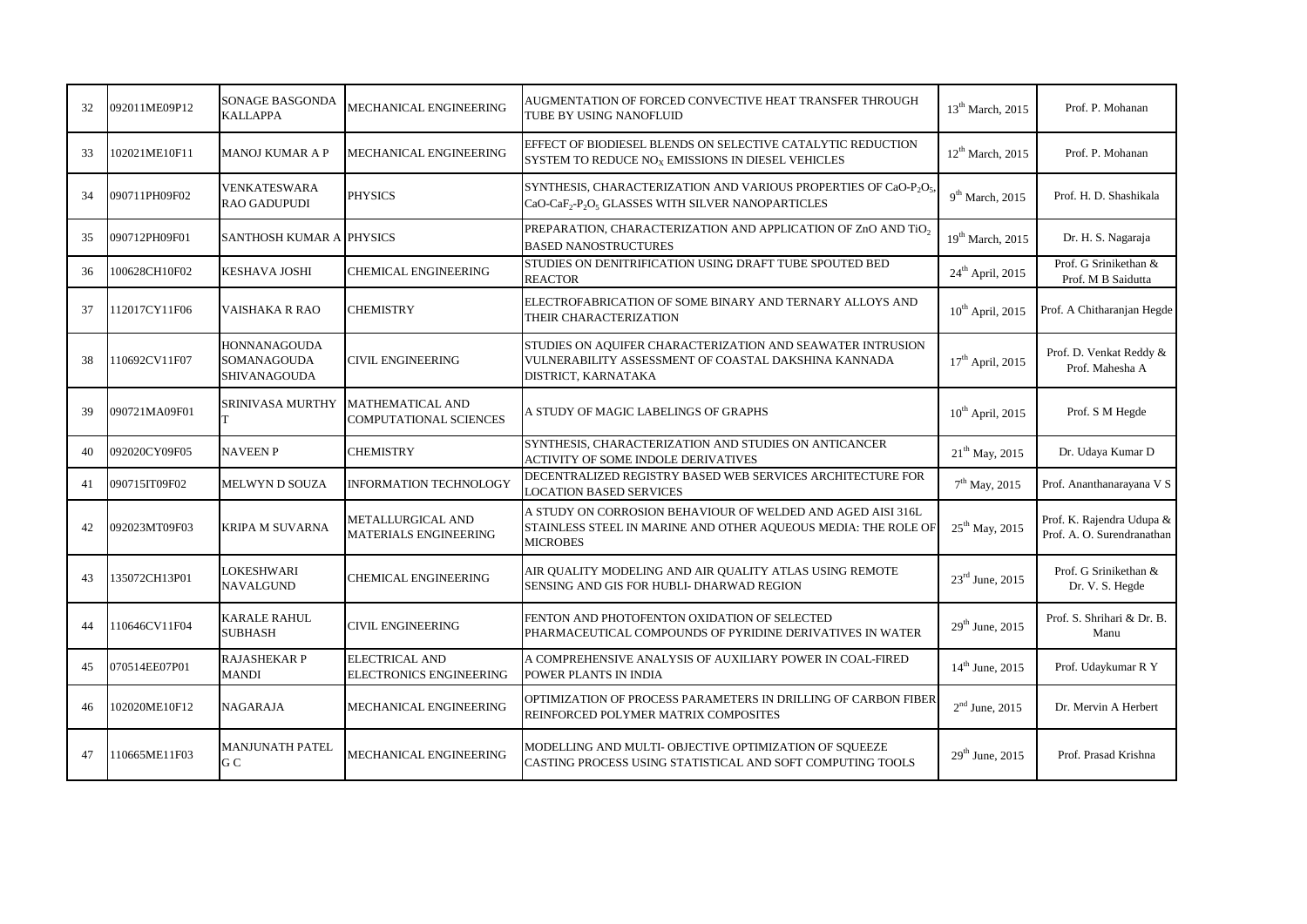| 48 | 100527CH10F03 | VISWANATHA H N                         | <b>CHEMICAL ENGINEERING</b>                             | DEVELOPMENT OF POLYETHYLENE GLYCOL (PEG) BASED EFFECTIVE<br>AQUEOUS TWO PHASE SYSTEMS (ATPS ) FOR THE EXTRACTION OF<br>PROTEINS FROM THE EFFLUENT STREAM OF FISH PROCESSING INDUSTRY | $17^{th}$ July, 2015                | Dr. I Regupathi                               |
|----|---------------|----------------------------------------|---------------------------------------------------------|--------------------------------------------------------------------------------------------------------------------------------------------------------------------------------------|-------------------------------------|-----------------------------------------------|
| 49 | 090723EE09F01 | SANJEEV K NAYAK                        | <b>ELECTRICAL AND</b><br><b>ELECTRONICS ENGINEERING</b> | GRID INTEGRATED OPERATION OF HYBRID FUEL CELL AND<br>MICROTURBINE BASED DISTRIBUTED GENERATION SYSTEM                                                                                | $1st$ July, 2015                    | Dr. D. N. Gaonkar                             |
| 50 | 090687ME09P04 | SOMASUNDARAM B                         | MECHANICAL ENGINEERING                                  | DEVELOPMENT OF HVOF COATINGS ON BOILER MATERIALS IN<br>IMPROVING RESISTANCE TO HOT CORROSION AND EROSION                                                                             | $6th$ July, 2015                    | Prof. Ravikiran Kadoli &<br>Dr. Ramesh M. R   |
| 51 | 092036ME09P07 | <b>DINESHAP</b>                        | MECHANICAL ENGINEERING                                  | EXPERIMENTAL INVESTIGATION OF CASHEW NUT SHELL LIQUID BLENDS<br>ON THE PERFORMANCE AND EMISSION CHARACTERISTICS OF A SINGLE<br><b>CYLINDER DIESEL ENGINE</b>                         | $1st$ July, 2015                    | Prof. P. Mohanan                              |
| 52 | 100539ME10F06 | SHIVAPRASAD K V                        | MECHANICAL ENGINEERING                                  | EXPERIMENTAL INVESTIGATION AND ANALYSIS OF THE ADDITION OF<br>HYDROGEN TO A GASOLINE FUELED FOUR STROKE SINGLE CYLINDER<br><b>SPARK IGNITION ENGINE</b>                              | $2nd$ July, 2015                    | Dr. Kumar G N                                 |
| 53 | 102019ME10F10 | ARUN P<br><b>PARAMESWARAN</b>          | MECHANICAL ENGINEERING                                  | STUDIES ON MODELING AND REAL TIME FPGA BASED ROBUST ACTIVE<br>CONTROL OF VIBRATING SMART SYSTEM                                                                                      | $3rd$ July, 2015                    | Prof. K. V. Gangadharan                       |
| 54 | 110642CY11F03 | <b>SHENVI SEEMA</b><br><b>SHRIKANT</b> | <b>CHEMISTRY</b>                                        | PREPARATION AND INVESTIGATION OF CHITOSAN AND CELLULOSE<br>BASED BIOPOLYMERIC MEMBRANES FOR WATER PURIFICATION                                                                       | $28^{\rm th}$ August, 2015          | Dr. Arun M Isloor                             |
| 55 | 112018CY11F05 | POOJA B BHAT                           | <b>CHEMISTRY</b>                                        | MAGNETIC NANOCATALYST FOR OXIDATION OF ALCOHOLS                                                                                                                                      | 31 <sup>st</sup> August, 2015       | Prof. B Ramachandra Bhat                      |
| 56 | 090695CV09P01 | <b>HEDE NEENA V</b>                    | CIVIL ENGINEERING                                       | STOCHASTIC MODELLING TO ASSESS UNCERTAINTY IN PUSHOVER<br><b>ANALYSIS</b>                                                                                                            | $10^{th}$ August, 2015              | Prof. K. S. Babu Narayan                      |
| 57 | 110644CV11F06 | REGINALD<br><b>FERNANDES</b>           | <b>CIVIL ENGINEERING</b>                                | BENDING, FREE VIBRATION AND BUCKLING ANALYSES OF THERMALLY<br>STRESSED ANTISYMMETRIC ANGLE PLY PLATES USING HIGHER ORDER<br><b>REFINED THEORIES</b>                                  | $16^{\text{th}}$ August, 2015       | Prof. K. Swaminathan                          |
| 58 | 090683ME09P03 | <b>RAVIAM</b>                          | MECHANICAL ENGINEERING                                  | EXPERIMENTAL AND THEORETICAL INVESTIGATIONS ON THERMALLY<br>ENHANCED MACHINING OF HIGH-CHROME WHITE CAST IRON                                                                        | $17th$ August, 2015                 | Dr. Murigendrappa S M                         |
| 59 | 080833MT08F01 | PRAKRATHI S                            | METALLURGICAL AND<br><b>MATERIALS ENGINEERING</b>       | FRICTION STIR PROCESSING FOR FABRICATION OF Al-Fe AND Al-Ni BASED<br>COMPOSITES AND THEIR CHARACTERIZATION                                                                           | $28th$ August, 2015                 | Prof. K. Rajendra Udupa &<br>Dr. Udaya Bhat K |
| 60 | 102014CH10F05 | <b>MAHESWARI B</b>                     | <b>CHEMICAL ENGINEERING</b>                             | SYNTHESIS AND CHARACTERIZATION OF MACRO AND NANO<br>THERMOSENSITIVE HYDROGELS FOR DRUG DELIVERY APPLICATIONS                                                                         | $9th$ September,<br>2015            | Dr. P E Jagadeesh Babu                        |
| 61 | 092016CY09F04 | <b>MADHAVIO</b>                        | <b>CHEMISTRY</b>                                        | DESIGN, SYNTHESIS AND CHARACTERIZATION OF COCRYSTALS/SALTS<br>OF A FEW BIOLOGICALLY ACTIVE COMPOUNDS BY CRYSTAL<br><b>ENGINEERING APPROACH</b>                                       | 4 <sup>th</sup> September,<br>2015  | Dr. Darshak R Trivedi                         |
| 62 | 102006CY10F08 | <b>SUBRAMANYA B</b>                    | <b>CHEMISTRY</b>                                        | SYNTHESIS OF GRAPHENE AND ITS COMPOSITES FOR ENERGY<br><b>APPLICATIONS</b>                                                                                                           | 16 <sup>th</sup> September,<br>2015 | Prof. D. Krishna Bhat                         |
| 63 | 060406CO06P01 | <b>GEETHA V</b>                        | COMPUTER SCIENCE AND<br><b>ENGINEERING</b>              | TRUST BASED SECURE COMMUNICATION IN WIRELESS SENSOR<br><b>NETWORKS</b>                                                                                                               | $18th$ September,<br>2015           | Prof. K. Chandra Sekaran                      |